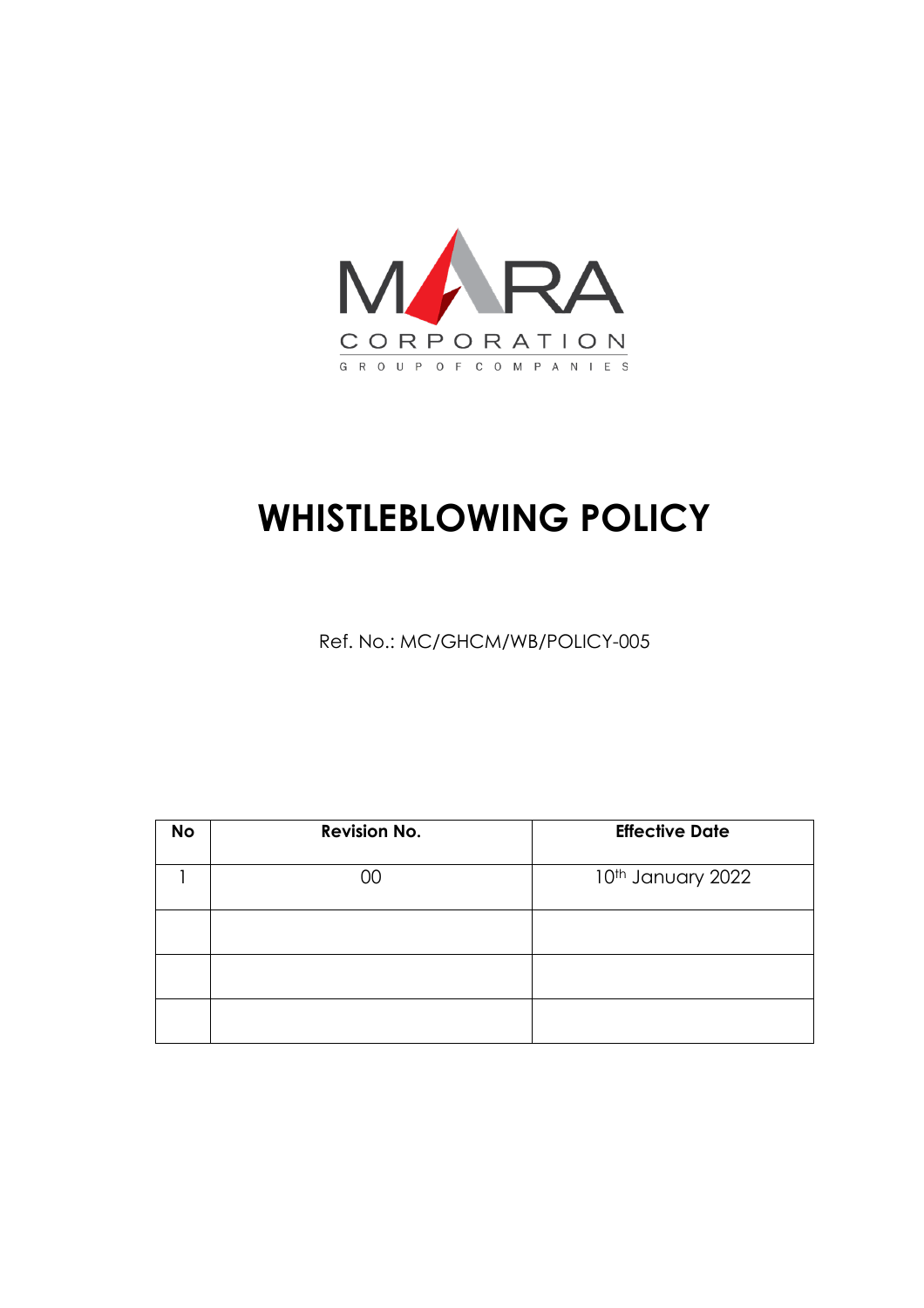

#### Table of Contents

| 6. NOTICE TO RELEVANT PARTIES & MEMBERS OF THE PUBLIC 6 |  |
|---------------------------------------------------------|--|
|                                                         |  |
|                                                         |  |
|                                                         |  |
|                                                         |  |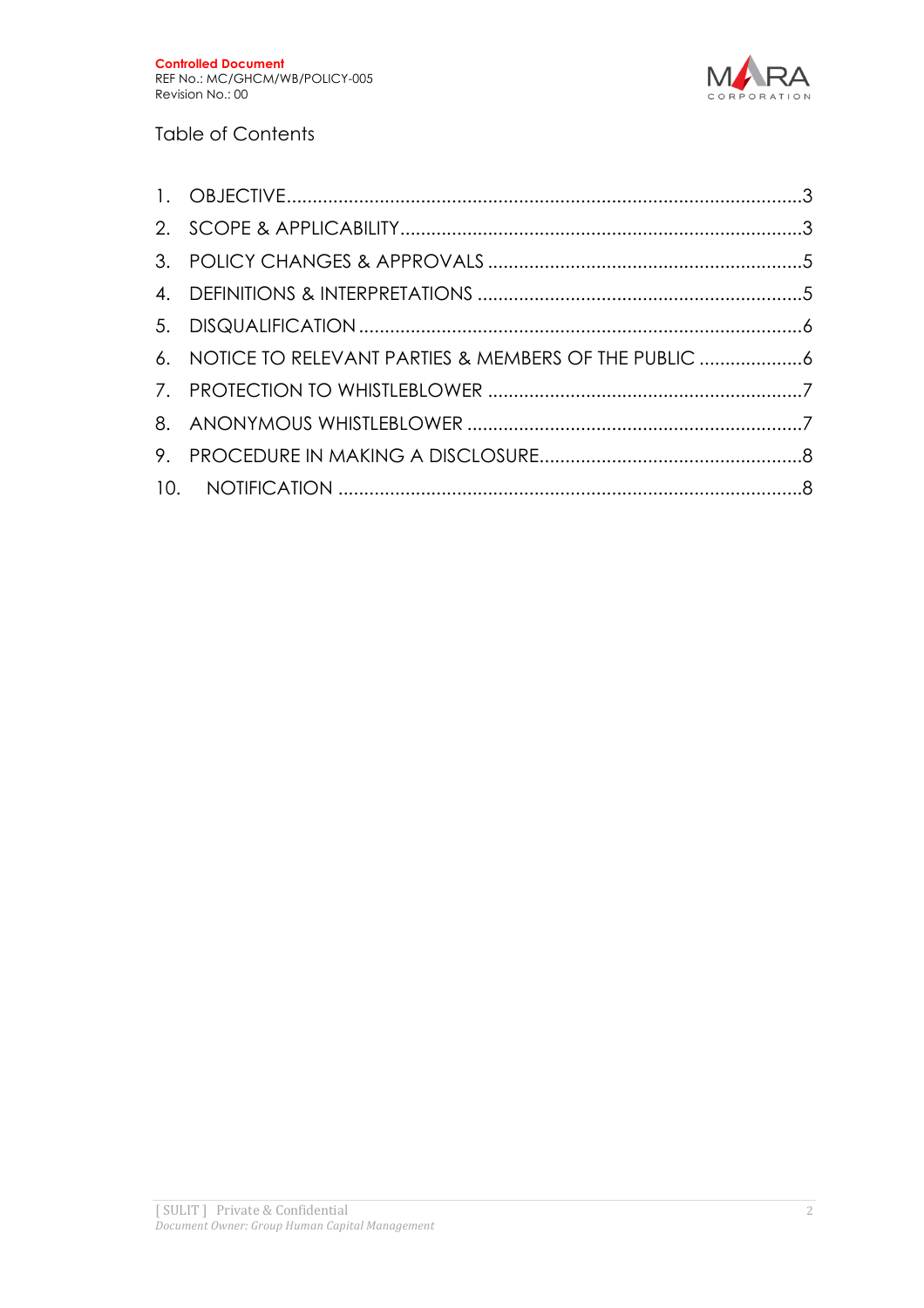

# **1. OBJECTIVE**

This policy is to provide an avenue for all employees of MARA Corp and /or it's subsidiaries and the general public to disclose any improper conduct in accordance with the procedures as provided for under this policy and to provide protection for employees who report such allegations.

As an extension to what is generally covered under these Policies, this Document specifically, is aimed at providing an avenue for all employees and members of the public to disclose any improper conduct or criminal offence ("Improper Conduct") in accordance with the procedures and/or processes issued as part of this Document, or in addition to, and to provide protection for employees and members of the public who report such allegations of Improper Conduct.

# **2. SCOPE & APPLICABILITY**

This Document specifically, applies to all directors, employees of MARA Corp and its subsidiaries, including those on secondment to joint ventures, affiliates or associates and extends to counterparties. Where possible, business partners are encouraged to adopt similar principles and standards of behaviour. This Document applies regardless of geographic location of MARA Corp and/or its subsidiaries.

This Document is designed to facilitate employees and members of the public to disclose any Improper Conduct through internal channel and provides an avenue for employees and members of the public to disclose an Improper Conduct committed or about to be committed by the MARA Corp and/or its subsidiaries.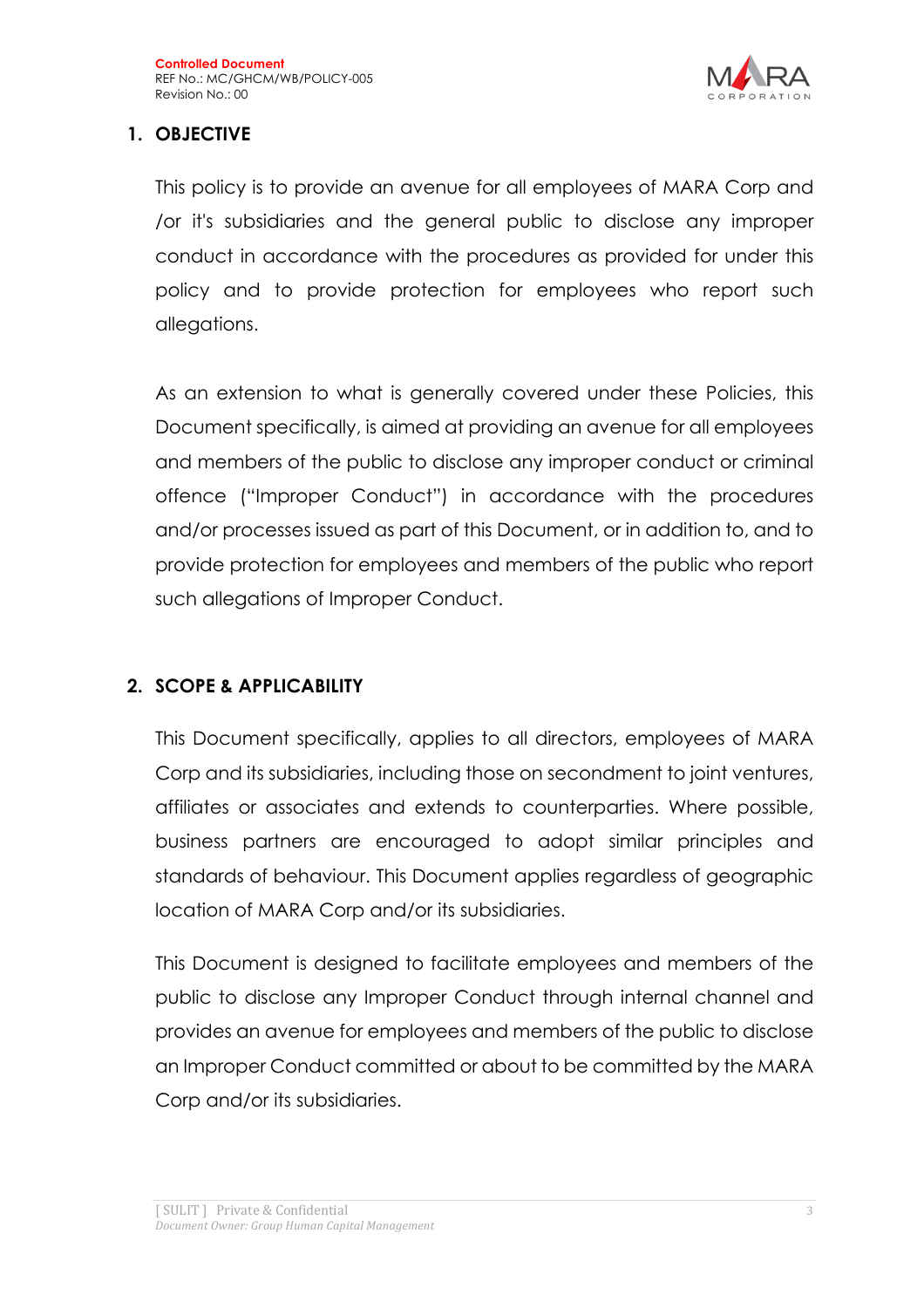

An Improper Conduct includes the following:

- Any form of financial crime, including fraud;
- Bribery and corruption;
- Harassment, abuses and intimidation;
- Conflict of interest and potential abuse of power for personal gains;
- Disclosure of sensitive data or information to outsiders;
- Regulatory breaches or non-compliance to regulatory requirements;
- Theft or embezzlement:
- Misuse of Company's Property; and
- Non-compliance to the Group's policies, procedures, processes, including any code of conduct.

The above list is not exhaustive and includes any acts or omissions, which if proven, will constitute an act of misconduct under Code of Business Conduct & Ethics or a criminal offence under the relevant legislations in force. As such, this Document is not to be read in isolation and reference, where necessary, is to be made to other documents that form these Policies.

All users are required to read, understand and comply with these Policies, applicable LOA and any procedures and processes issued or to be issued by MARA Corp. If any user does not fully understand anything in this Document, he/she should consult MARA Corp Head of Group Human Capital Management.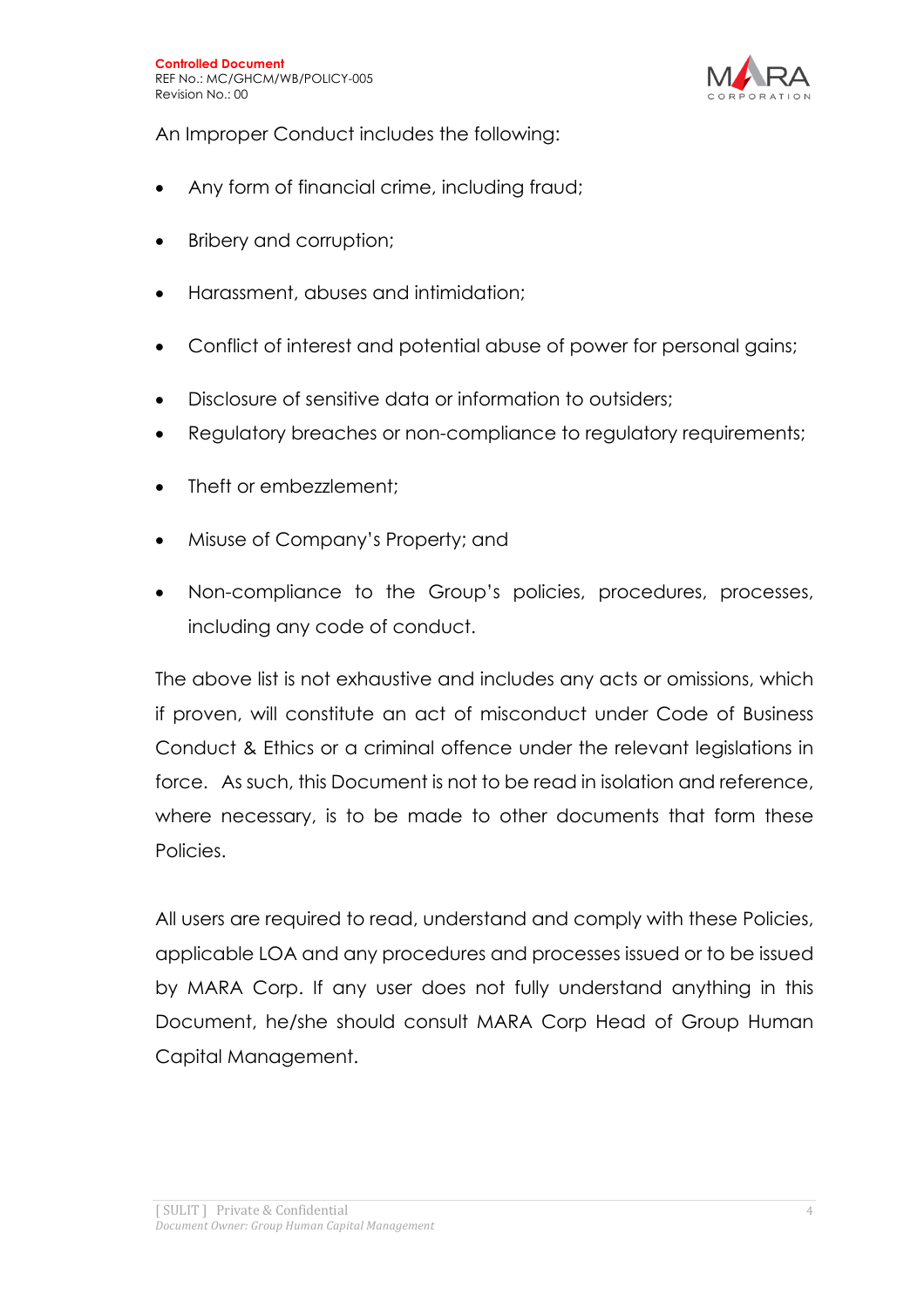

## **3. POLICY CHANGES & APPROVALS**

MARA Corp reserves the right to introduce, modify, or delete any terms and conditions of service stated in this document at any time during its operations as it deems necessary. MARA Corp will notify employees of such changes by issuance of circulars or other directives from time to time which shall henceforth form part of the terms and conditions of service.

Some of the provisions of these Policies may be governed by the Malaysian laws and where applicable, the information provided in these Policies will be subjected to any legislative changes that may take place. In the event of any inconsistency between any of the provisions of these Policies and the relevant laws of Malaysia, the latter shall prevail.

# **4. DEFINITIONS & INTERPRETATIONS**

The terminology used in these Policies is to convey the level of compliance to the requirements set out is as follows:

- Must, Shall, or Will: The item mentioned is an absolute requirement and compliance is mandatory.
- Should, where possible, Recommended: Wherever possible, it has to be followed unless justified otherwise.

| "Document"         | Whistleblowing Policy document.              |  |
|--------------------|----------------------------------------------|--|
| "Improper Conduct" | An improper conduct or criminal offence.     |  |
| "LOA"              | Limits of Authority.                         |  |
| "Policies"         | Refers collectively to the MARA Corporation  |  |
|                    | Group Human Capital Policies, to which this  |  |
|                    | Document is part of or an extension thereto. |  |
| "MARA Corp"        | MARA Corporation Sdn. Bhd.                   |  |

• May, Optional: The item mentioned is optional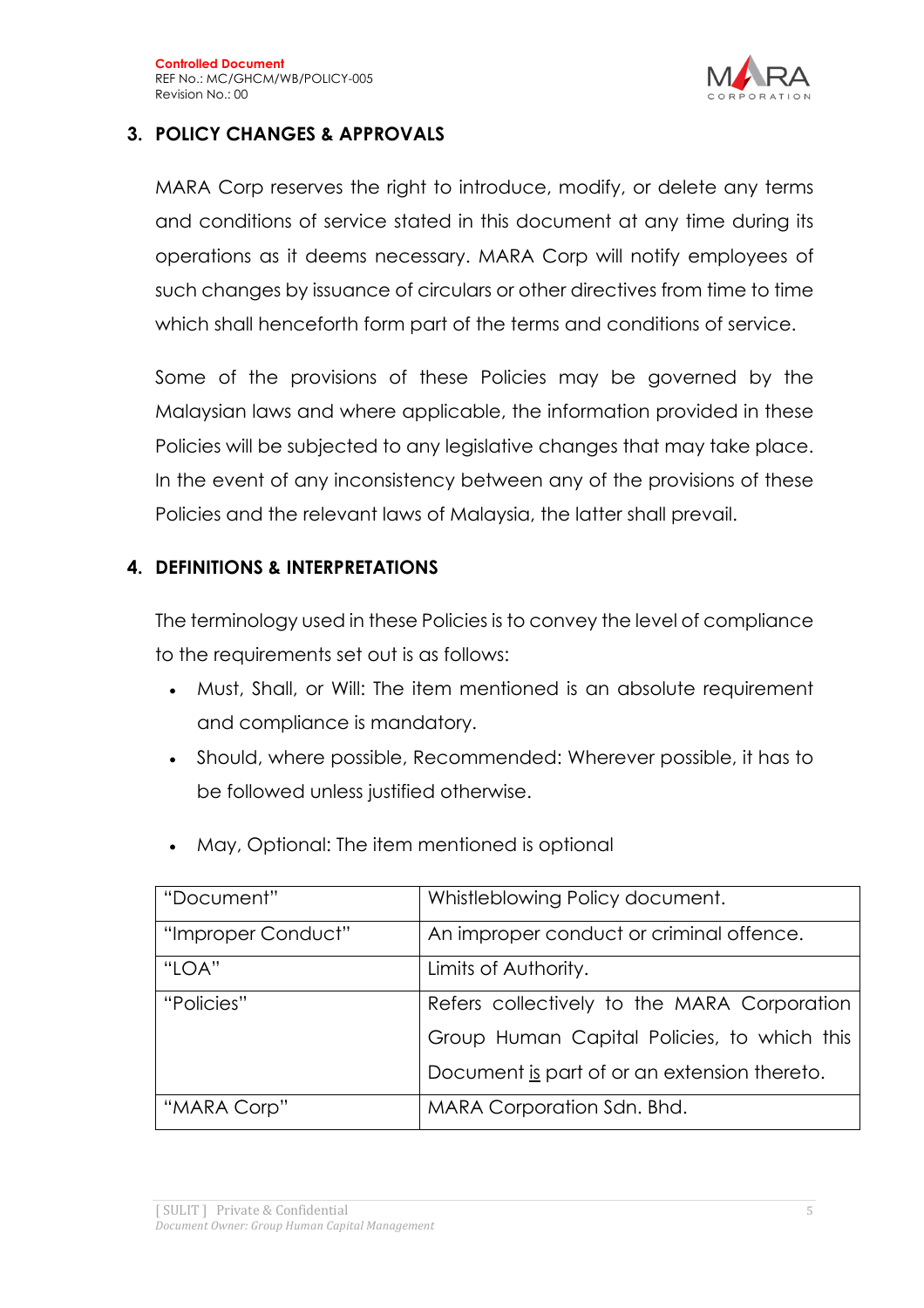

| "MARA Corp Group" or  | Refers to all of the Subsidiaries under MARA        |
|-----------------------|-----------------------------------------------------|
| "the Group"           | Corp.                                               |
| "MARA Corp Group HCM" | MARA Corporation Group Human Capital                |
|                       | Management.                                         |
| "Subsidiary/ies"      | A subsidiary or subsidiaries of MARA Corp, as       |
|                       | may be applicable.                                  |
| "Users"               | Users of this Document, in its original form, shall |
|                       | be restricted to the MARA Corp GHCM and             |
|                       | parties with the relevant LOA.                      |
| "Whistleblower"       | An employee or members of the public who            |
|                       | discloses an Improper Conduct                       |

#### **5. DISQUALIFICATION**

While it will be ensured that genuine Whistleblowers are accorded complete protection from any kind of unfair treatment, any abuse of this protection can warrant disciplinary action. Protection accorded to Whistleblowers under these Policies will not mean protection from disciplinary action and/or legal action arising out of false, frivolous, baseless or bogus allegations made by a Whistleblower knowingly and/or in bad faith. Any investigation conducted that later reveals that the alleged misconduct or criminal offence was made with a malicious intent will result in an appropriate action being taken against the Whistleblower.

#### **6. NOTICE TO RELEVANT PARTIES & MEMBERS OF THE PUBLIC**

Relevant provisions of this Document shall be extracted and/or adapted into a format suitable for the use and reference of members of the public and other parties. The notice may, where applicable, include supplemental provisions introduced by MARA Corp as may be deemed necessary taking into account the MARA Corp and/or its subsidiaries' nature of business/activities and organisational structure.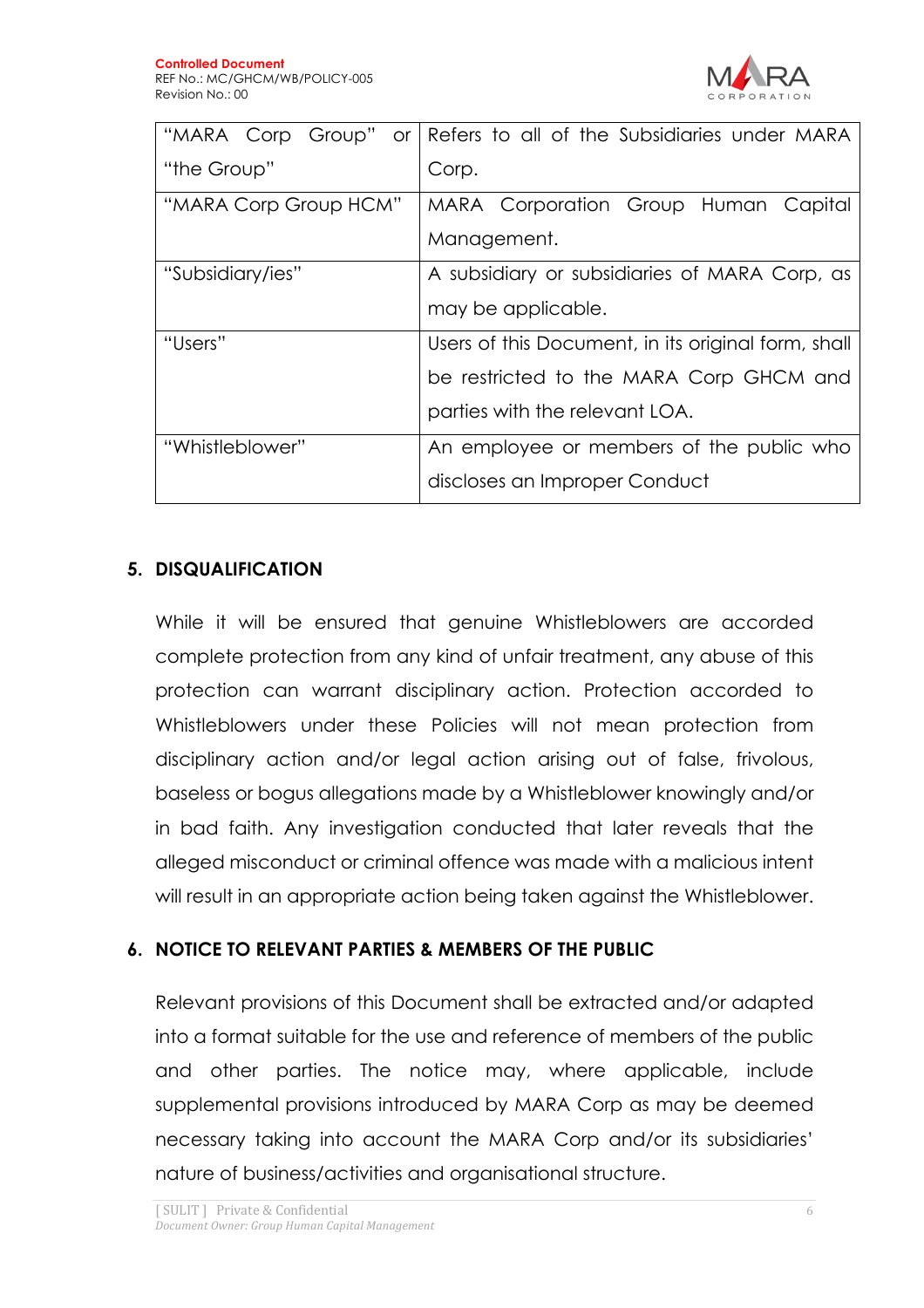

Such notices shall require MARA Corp's review and approval prior to being published and/or made accessible to the public.

#### **7. PROTECTION TO WHISTLEBLOWER**

A Whistleblower will be accorded with the protection of confidentiality of the identity, to the extent reasonably practicable. In addition, an employee who whistleblows internally and/or within the company will also be protected against any adverse and detrimental actions for disclosing any Improper Conduct committed or about to be committed within the MARA Corp and/or its subsidiaries to the extent reasonably practicable, provided that the disclosure is made in good faith. Such protection is accorded even if the investigation later reveals that the Whistleblower is mistaken as to the facts and the rules and procedures involved.

The protection to the Whistleblower can be revoked under the following circumstances, among others:

- the Whistleblower participated in the Improper Conduct;
- the Whistleblower wilfully discloses a false statement;
- the disclosure is made with malicious intent; or
- the disclosure is frivolous or vexatious.
- the disclosure is made solely or substantially with the motive of avoiding dismissal or other disciplinary action.

#### **8. ANONYMOUS WHISTLEBLOWER**

Any employee or member of the public who wishes to report Improper Conduct may remain anonymous.

However, Whistleblower are encouraged to provide their identities or contact details to facilitate MARA Corp to clarify or obtain further